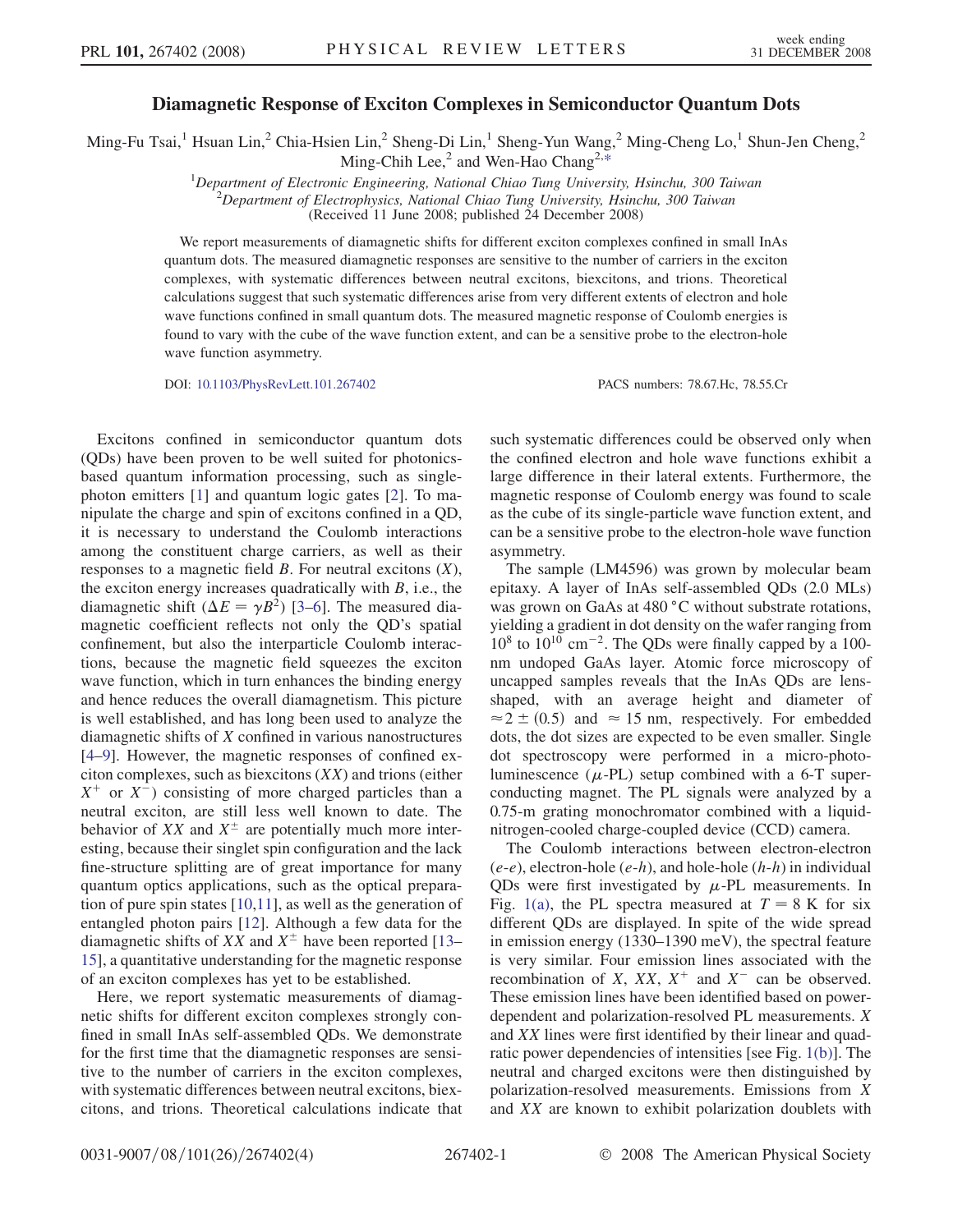<span id="page-1-0"></span>

FIG. 1 (color online). (a) PL spectra taken from six different QDs. The energy scale is relative to the X peak energy at 1343.7, 1359.2, 1368.4, 1370.5, 1378.4 and 1380.0 meV from QD1 to QD6, respectively. (b) Power-dependent PL intensity of X, XX,  $X^+$  and  $X^-$  for the QD3. (c) Binding energies as a function of the X emission energy. The open symbols are  $E_{XX}^b - E_{X^+}^b$  that coincides very well with  $F^b$ coincides very well with  $E_{X^-}^b$ .

the same fine-structure splitting (FSS) due to the  $e-h$ exchange interaction [\[16\]](#page-3-0). The lack of measurable FSS can thus be used to distinguish  $X^+$  and  $X^-$  states from the  $X$  state.

The binding energy of  $XX$ ,  $X^+$  and  $X^-$ , with respect to  $X$ , are shown in Fig. 1(c). In all cases, the biexciton binding energy  $E_{XX}^b (E_X - E_{XX})$  is negative (i.e., antibinding),<br>varying from  $-1$  to  $-6$  meV for different dots, whereas varying from  $-1$  to  $-6$  meV for different dots, whereas the X<sup>-</sup> binding energy is almost fixed at about  $E_{X^-}^b \approx$ <br>6.2 + 0.4 meV, Interestingly, the X<sup>+</sup> binding energy  $F_b^b$ . 6.2  $\pm$  0.4 meV. Interestingly, the X<sup>+</sup> binding energy  $E_X^b$ <br>also shows a variation similar to that of XX but with  $\overline{\text{SLE}} = \text{SATE}$  is a variation similar to that of XX, but with a<br>larger binding energy ranging from  $-7$  to  $-12$  meV. This larger binding energy ranging from  $-7$  to  $-12$  meV. This result highlights the importance of the imbalanced Coulomb repulsions and attractions caused by the different spatial extents of electron  $(l_e)$  and hole  $(l_h)$  wave functions. The sign of these binding energies indicates that  $l_h < l_e$ ; i.e., the holes are more localized in the QDs. Quantitatively, the direct Coulomb interaction between  $e$ - $e$  ( $V_{ee}$ ),  $e-h$  ( $V_{eh}$ ), and  $h-h$  ( $V_{hh}$ ) can be treated as perturbations to the single-particle state in the strong confinement regime. If the correlation effect is excluded as a first approximation, the binding energy for  $X^{-}(X^{+})$  is given by  $E_{X^{-}}^{b}$  $\frac{y}{x}$  =  $V_{eh} - V_{ee} (E_{X^+}^b = V_{eh} - V_{hh})$ , while the XX binding en-<br>ergy is given by  $F^b = 2V_{ee} - V_{ee} - V_{ee}$ . Because  $L \le$ ergy is given by  $E_{XX}^b = 2V_{eh} - V_{hh} - V_{ee}$ . Because  $l_h < l$  a small change in L can lead to a large variation in  $V_{ee}$ .  $l_e$ , a small change in  $l_h$  can lead to a large variation in  $V_{hh}$ .<br>Therefore, it can be inferred that the variation in the XX Therefore, it can be inferred that the variation in the XX and  $X^+$  energies arise mainly from the fluctuation in  $l<sub>h</sub>$ among different dots. As shown in Fig. 1(c), we can see that  $E_{XX}^b - E_{X^+}^b \approx E_{X^-}^b$ , as expected for the first-order<br>approximation in the strong confinement regime approximation in the strong confinement regime.

The wave function extents and their responses to the applied magnetic field B were investigated by magneto-PL measurements. A typical result is shown in Fig. 2. The magnetic field was applied along the growth direction (Faraday geometry). In this geometry, each line splits into a doublet by the Zeeman effect. The deduced  $g$  factor of X is  $g = 3.0 \pm 0.1$  for all investigated QDs, and is<br>identical with that of XX and  $X^{\pm}$  within our detection identical with that of XX and  $X^{\pm}$  within our detection<br>accuracy. The diamagnetic shifts reveal a quadratic depenaccuracy. The diamagnetic shifts reveal a quadratic dependence on B, as expected in the weak-field limit. As illustrated in Fig. 2(b), the average energy of each doublet was fitted to  $\gamma B^2$ , from which the diamagnetic coefficient  $\gamma$  can be obtained for each exciton complex. Figure [3](#page-2-0) displays the diamagnetic coefficients of X and XX for different QDs as a function of the X emission energy. All the investigated QDs show a small exciton diamagnetic coefficient  $\gamma_X$ , ranging from 7 to 11  $\mu$ eV/T<sup>2</sup>, and getting larger with the increasing X energy These  $\chi$ . values are significantly the increasing X energy. These  $\gamma_X$  values are significantly smaller than the bulk value (109  $\mu$ eV/T<sup>2</sup>) and the two-<br>dimensional (2D) quantum limit value (20  $\mu$ eV/T<sup>2</sup>) [6] dimensional (2D) quantum limit value (20  $\mu$ eV/T<sup>2</sup>) [[6\]](#page-3-0),<br>indicating a strong confinement. In addition, we found that indicating a strong confinement. In addition, we found that the biexciton diamagnetic coefficient  $\gamma_{XX}$  is  $\sim 30(\pm 10)\%$ <br>smaller than  $\gamma_{XX}$ . A nearly identical reduction in  $\gamma_{XX}$  was smaller than  $\gamma_X$ . A nearly identical reduction in  $\gamma_{X^+}$  was also observed, as shown in Fig. [3.](#page-2-0)

To understand the underlying mechanism of the reduced diamagnetism, theoretical model calculations were performed. Because the QD shape is rather flat, the 3D exciton problem can be reduced to an effective 2D problem by using the adiabatic approximation [\[8,17\]](#page-3-0). For simplicity, we take a 2D parabolic potential as the effective lateral confinement for both electrons and holes with a quantization energy of  $\hbar \omega_\beta$  and a wave function extent of  $l_\beta = \sqrt{\hbar/m_{\phi}^* \omega_\beta}$ , where  $\beta$  denotes e or h and  $m_{\phi}^*$  are the effec- $\sqrt{\frac{\hbar}{m_\beta^2 \omega_\beta}}$ , where  $\beta$  denotes e or h and  $m_\beta^*$  are the effec- $\mathbf{v}^{(1)}$  masses. The use of parabolic model simplifies the problem considerably, because of the availability of analytical formula for all Coulomb interactions being parameterized by  $l_{\beta}$ . The interacting Hamiltonian can thus be constructed using the generalized formulations for the



FIG. 2 (color online). (a) Magneto-PL spectra for QD2 measured under  $B = 0-6$  T in the Faraday geometry. (b) The  $B$ -dependent energy shifts of the  $X$  and  $XX$  lines. Solid and dashed lines are fitting curves using quadratic *B* dependence.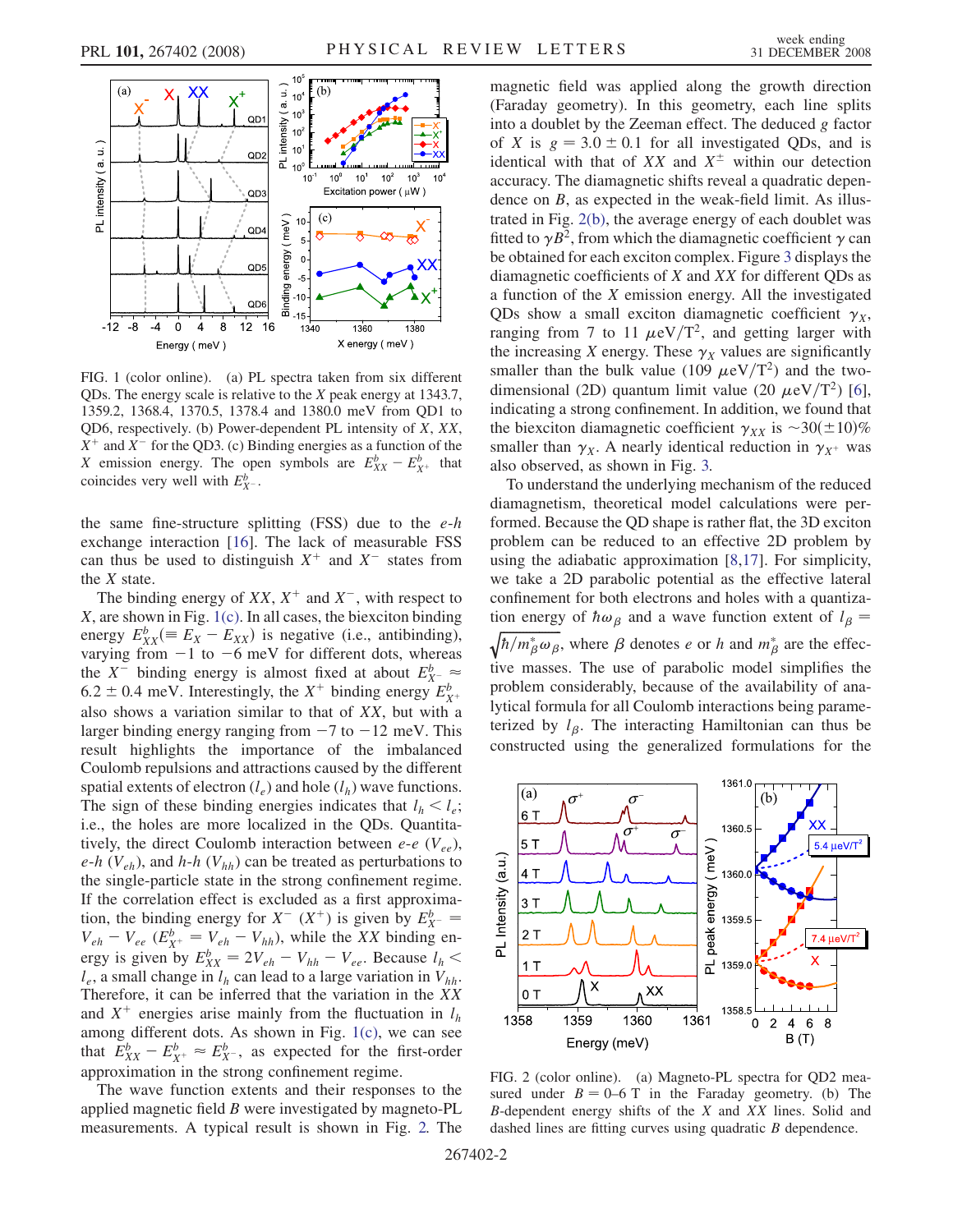<span id="page-2-0"></span>

FIG. 3 (color online). Diamagnetic coefficient  $\gamma$  of X, XX, and  $X^+$  for different QDs as a function of the X emission energy.

single-particle energy and the Coulomb matrix elements given explicitly in Refs. [[18](#page-3-0),[19](#page-3-0)]. Predominant Coulomb matrix elements for  $X, X^-, X^+$ , and XX states are those involving the lowest s orbital,

$$
V_{\alpha\beta} = \frac{e^2}{4\pi\epsilon_0\epsilon_r} \sqrt{\frac{\pi}{2}} \frac{1}{l},
$$

where  $l = \sqrt{\frac{l_a^2 + l_\beta^2}{2}}$  with  $\alpha, \beta = e, h$ . Because we just focus on the diamagnetic behavior, the Zeeman terms are omitted here for brevity. The energy spectra of neutral and charged exciton complexes were then calculated using the standard configuration-interaction (CI) method within the basis constructed from the low-lying electron and hole shells [\[18,20\]](#page-3-0).

Using the parameters  $l_e = 4.5-5.6$  nm and  $l_h/l_e =$ 0.51–0.55 with electron (hole) effective mass of  $m_e^* = 0.05m_e (m_e^* = 0.5m_e)$  we obtained a general agreement  $0.05m_0$  ( $m_h^* = 0.5m_0$ ), we obtained a general agreement<br>with the experimental binding energies and diamagnetic with the experimental binding energies and diamagnetic shifts for all investigated dots [\[20\]](#page-3-0). The magneto-PL spectra were evaluated by replacing  $\omega_{\beta}$  with the B-dependent hybridized frequencies  $\Omega_{\beta}(B) = \sqrt{\omega_{\beta}^2 + (\omega_{c}^{\beta}/2)^2}$ , where  $\omega_c^P = eB/m_\beta^*$  is the cyclotron frequency. The simulated<br>results of OD2 are plotted in Fig. 4, and compared with results of QD2 are plotted in Fig. 4, and compared with experimental diamagnetic shifts. The simulations also predict that the diamagnetic shifts of  $XX$  and  $X^+$  are reduced by the same amount from that of  $X$ , consistent with our experimental findings [Fig. 4(a)]. From the calculations, we found that the fundamental cause of the reduced diamagnetism is that  $l_h < l_e$ . In order to highlight this point, simulations using  $l_h = l_e$  are also shown in Fig. 4(c), where all exciton complexes show essentially the same diamagnetic shift.

Our calculations make clear how the different  $l_e$  and  $l_h$ change the overall diamagnetic shifts. The applied magnetic field superimposes a magnetic confinement to the QDs and thereby modifies  $l_e$  and  $l_h$  accordingly. With the increasing  $B$ , the magnetic confinement will be first experienced by the more extended electron wave function. Therefore, the magnetic response of  $V_{ee}$  and  $V_{eh}$ (Coulomb terms involving electrons) will be more signifi-



FIG. 4 (color online). (a) Experimental diamagnetic shifts of  $X$ ,  $XX$  and  $X^+$  in QD2. (b) Simulated diamagnetic shifts for different exciton complexes with  $l_e = 4.5$  nm and  $l_h/l_e = 0.52$ . (c) The same as (b) but using  $l_e = l_h = 4.5$  nm. The curves for  $X^+$  in all cases and that for X in (c) have been offset by 25  $\mu$ eV for clarity for clarity.

cant than that of  $V_{hh}$ . In the weak-field limit, where  $\omega_c^P \ll \omega_b^P$  the *R* dependencies of the single-particle energy  $\varepsilon_o(R)$  $\omega^{\beta}$ , the B dependencies of the single-particle energy  $\varepsilon_{\beta}(B)$ and the Coulomb energies  $V_{\alpha\beta}(B)$  can be expanded analytically as,

$$
\varepsilon_{\beta}(B) \approx \varepsilon_{\beta}(0) + \gamma_{\beta}^{\rm SP} B^2 + \dots
$$
  

$$
V_{\alpha\beta}(B) \approx V_{\alpha\beta}(0) + \gamma_{\alpha\beta}^{\rm Coul} B^2 + \dots
$$

where  $\gamma_{\beta}^{\rm SP} = e^2 l_{\beta}^2 / 8 m_{\beta}^*$  is the single-particle diamagnetic approximation of  $\epsilon_{\rm CO}^{\rm COII} = \frac{L}{\sqrt{6}} \frac{(6L - 15)}{(23.8 \text{ seconds})^2}$  accounts for the coefficient, and  $\gamma_{\alpha\beta}^{\text{Coul}} = k(l_{\alpha}^{6} + l_{\beta}^{6})/2l^{3}$  accounts for the magnetic response of Coulomb energy, with the constant k defined as  $(e^2/4\pi\epsilon_0 \epsilon_r)(e^2\sqrt{\pi/2}/16\hbar^2)$ . If the contribu-<br>tions from the Coulomb term  $x^{\text{Coul}}$  were ignored i.e. only tions from the Coulomb term  $\gamma_{\alpha\beta}^{\text{Coul}}$  were ignored, i.e., only the single partials aparaw is considered,  $\gamma_{\alpha\beta}$  and  $\gamma_{\alpha\beta}$ the single-particle energy is considered,  $\gamma_{XX}$  and  $\gamma_{X+}$  are<br>expected to be the same as  $\gamma_{X} = (\gamma^{SP} + \gamma^{SP}) \approx \gamma^{SP}$ expected to be the same as  $\gamma_X = (\gamma_{e}^{\text{SP}} + \gamma_{h}^{\text{SP}}) \approx \gamma_{e}^{\text{SP}}$ , which is dominated by the electron wave function extent and varies as  $l_e^2$ . However, the result of  $\gamma_X > \gamma_{XX} \simeq \gamma_{X+}$ <br>shown in Fig. 3 indicates that the contributions from shown in Fig. 3 indicates that the contributions from Coulomb terms  $\gamma_{\alpha\beta}^{\text{Coul}}$  are non-negligible. In fact, one can<br>see that  $\alpha_{\beta}^{\text{Coul}}$  has an aven stranger dapandance on the wave see that  $\gamma_{\alpha\beta}^{\text{Coul}}$  has an even stronger dependence on the wave function extent  $(\propto l_B^3)$ . If we take the Coulomb energies as perturbations in the strong confinement regime, the diamagnetic shift of X should be corrected as  $\gamma_X = (\gamma_e^{\text{SP}} +$  $\frac{e}{e}$  +  $\gamma_h^{\rm SP}$ ) –  $\gamma_{eh}^{\rm Coul}$ , involving both single-particle and Coulomb contributions. On the other hand, the diamagnetic shift of contributions. On the other hand, the diamagnetic shift of XX will deviate from that of X by an amount of  $\Delta \gamma =$  $\gamma_X - \gamma_{XX} = (2\gamma_{eh}^{\text{Coul}} - \gamma_{eh}^{\text{Coul}} - \gamma_{hh}^{\text{Coul}})$ . This accounts for how the different  $l_e$  and  $l_h$  can lead to very different contributions of the  $e$ - $e$  and  $h$ - $h$  Coulomb interactions to the overall diamagnetism. Because of  $l_h < l_e$  and hence  $l^3 \ll l^3$  we have  $\gamma^{\text{Coul}} \approx \gamma^{\text{Coul}} \gg \gamma^{\text{Coul}}$  that leads to l  $\gamma_h^3 \ll l_e^3$ , we have  $\gamma_{e}^{\text{Coul}} \approx \gamma_{eh}^{\text{Coul}} \gg \gamma_{hh}^{\text{Coul}}$ , that leads to  $\gamma_{ee} = \gamma_{ee} = \Delta \gamma \approx \gamma_{e}^{\text{Coul}}$ . The same arguments can be an- $\gamma_X - \gamma_{XX} = \Delta \gamma \simeq \gamma_{ee}^{\text{Coul}}$ . The same arguments can be applied to the  $X^+$  case, where  $\gamma_{X}$  is also reduced by a plied to the  $X^+$  case, where  $\gamma_{X^+}$  is also reduced by a similar amount, in agreement with our experimental observations.

Quantitatively, the actual single-particle diamagnetic shift of X can be deduced from  $(\gamma_X + \Delta \gamma) \approx \gamma_e^{\text{SP}} \propto l_e^2$ .<br>On the other hand, because  $\Delta \gamma \approx \gamma_{\text{Coul}} \propto l^3$  a plot of shift of X can be deduced from  $(\gamma_X + \Delta \gamma) \approx \gamma_e^{\alpha} \propto l_e^2$ .<br>On the other hand, because  $\Delta \gamma \approx \gamma_{ee}^{\text{Coul}} \propto l_e^3$ , a plot of  $\Delta \gamma$  vs  $(\gamma_X + \Delta \gamma)^{3/2}$  will result in a straight line with a